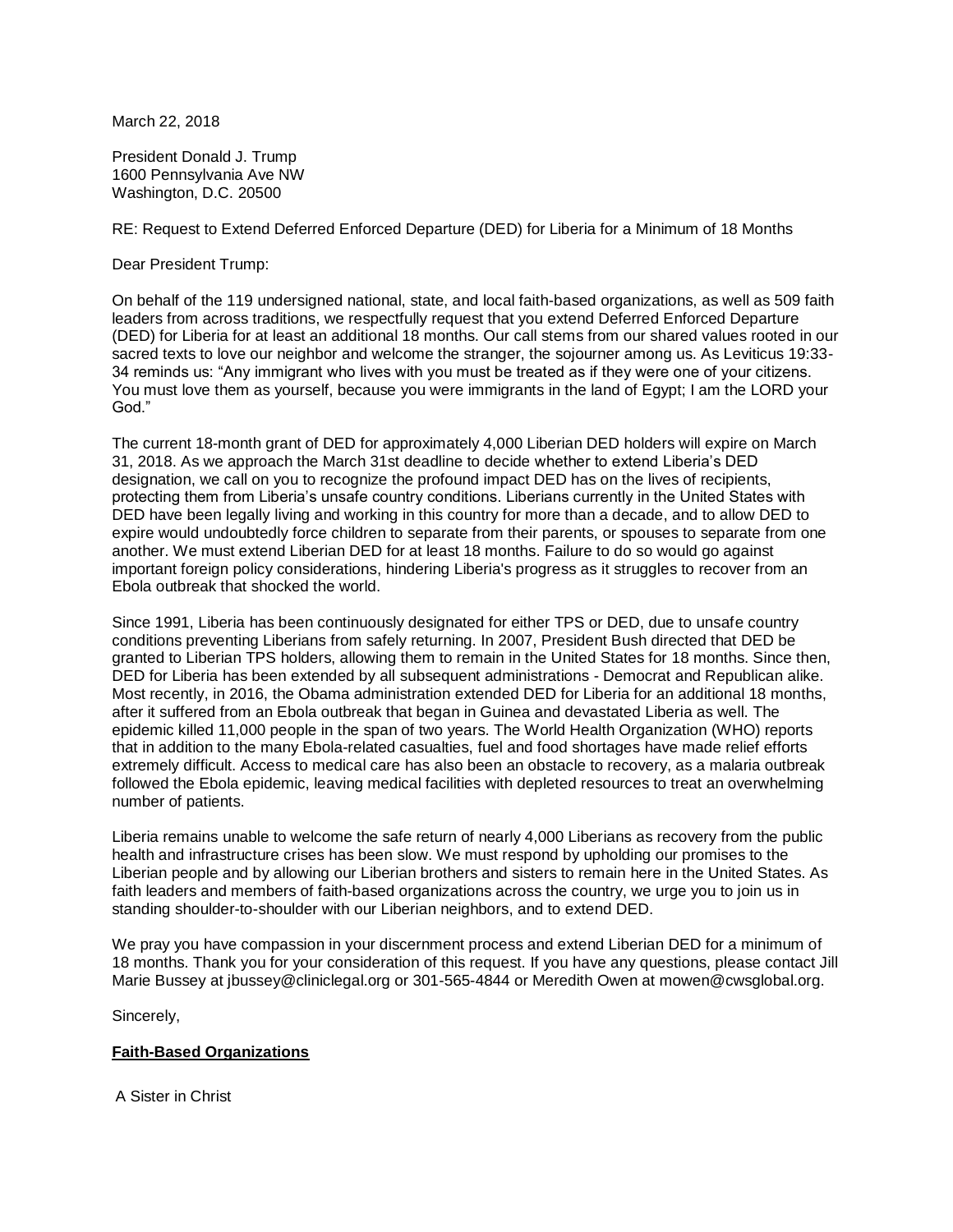- Adrain Dominican Sisters Immigration Assistance
- African American Ministers In Action
- African Contemporary Worship
- All Nations SDA church
- Altar of Fire and Glory Ministry
- Association of Evangelicals of Liberia
- Association of Refuge Members in America
- Black Ministers Association of York County, Pa.
- Badebleh, Inc Lifting Up Liberia
- BCC Assembly of God Church
- Bethany Christian Services
- Bethel World Outreach Church, MN
- Bong Kukatornor Association of Rhode Island
- Brookdale Christian Center
- Brooklyn Lutheran Church
- Calvary Evangelical Prayer Line
- Calvary Baptist Church
- Catholic Legal Immigration Network
- Catholic Social Services
- Christ Triumphant Outreach Ministries
- Christ United Christ, Inc
- Christians United for Israel
- Church of Jesus Christ
- Church of the Living God
- Church Women United in New York State
- Church World Service
- Coalition of Liberians on DED (COLD)
- Congregation of Our Lady of Charity of the Good Shepherd
- Conquerors Christian Center
- Convent Avenue Baptist Church
- Cottonwood Creek Baptist Church
- Courageous Sisters of Minnesota
- Daughters of Zion/ TV Ministry
- DC-Maryland Justice for Our Neighbors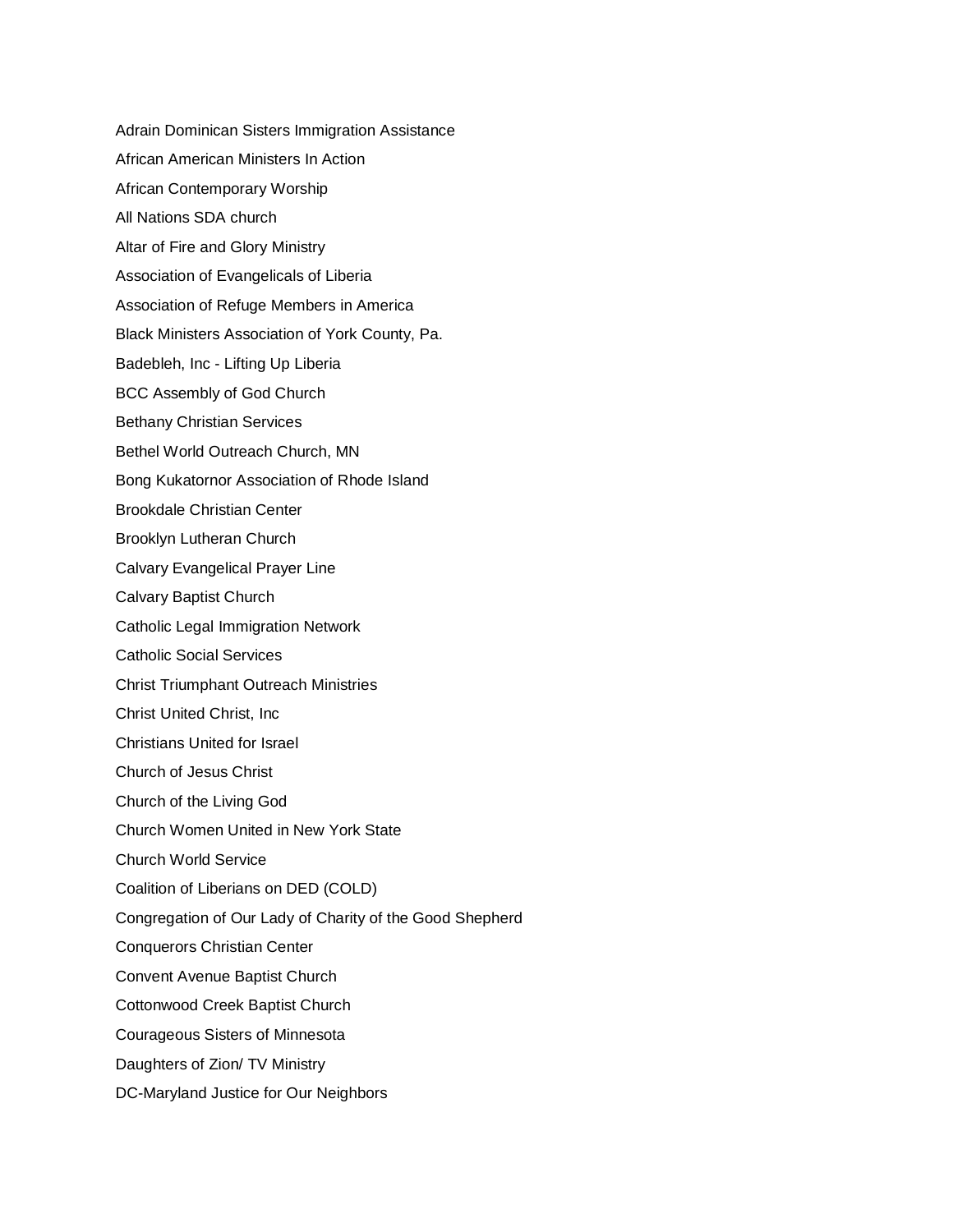Disciples of Christ Refugee & Immigration Ministries Dock Workers Union of Liberia Dunamis Praise Chapel International Ebenezer Community Church of Bloomington Ebenezer Community Church, Brooklyn Park Emmanuel Praise Ministries Evangel Life Church Evelyn Marsh Ministries Faith Chapel Evangelistic Ministries Faith Chapel International Ministries Faith Immanuel Lutheran Church Faith in Public Life First Baptist Church Richmond VA Fountain Baptist Church Franciscan Action Network Franciscan Peace Center Gates of Heaven Mid-Day Prayer Chapel, Inc. Global Revival Missions Greater Praise Ministries Harvest Life Church Holy Spirit Missionary Sisters, USA-JPIC Interfaith Community of Greater Richmond Interfaith Movement for Immigrant Justice International Mission Board Jesuit Social Research Institute Joint Christian Choir Association Lean On Me (LOME) Liberia Community Immigration Committee Liberian Association of Indiana Liberian Catholic Organization Liberian Community Advocacy Union Of RI/US Liberian Community Advocacy DC Liberian Community Organization Life Connect Ministries International, Inc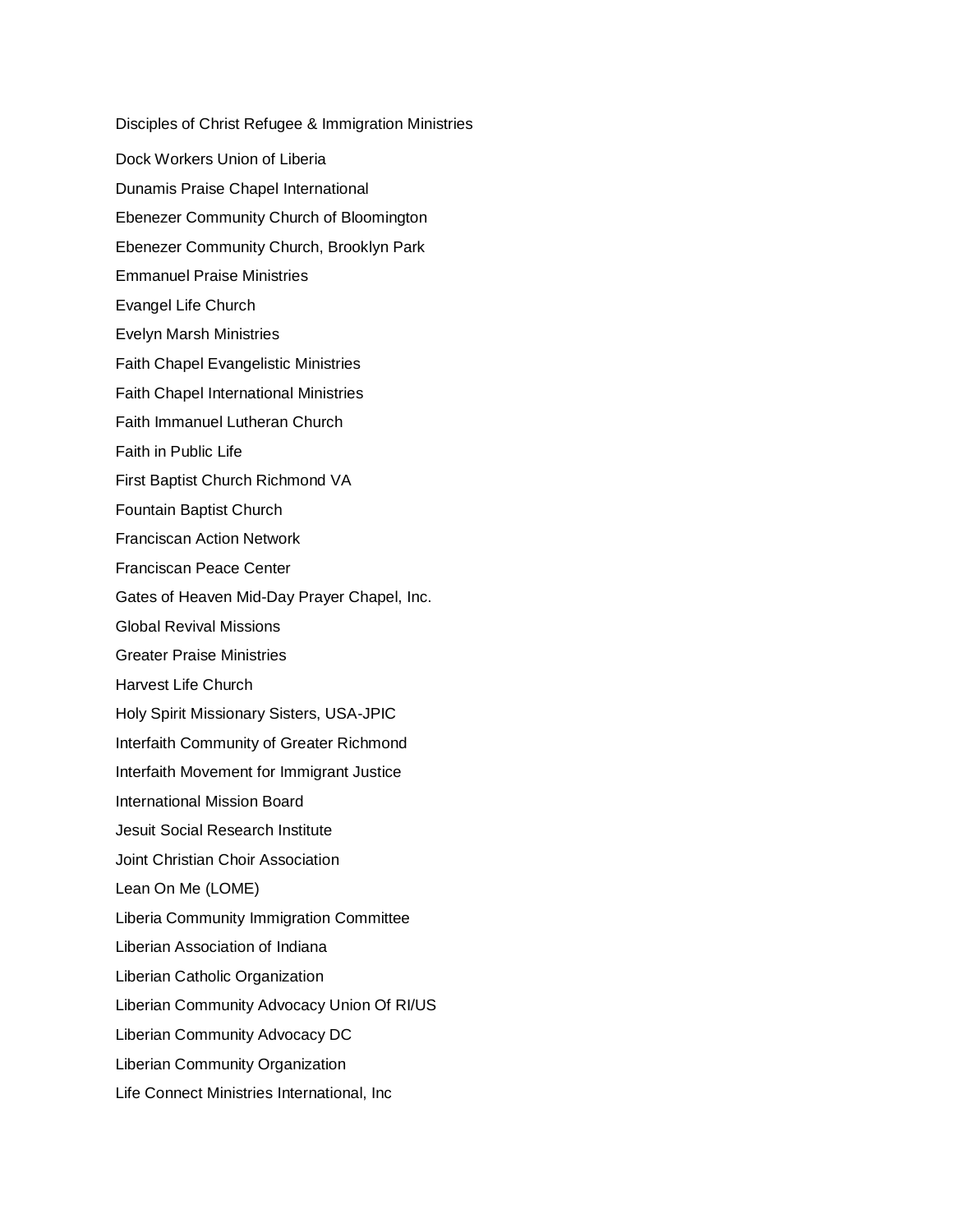Living Word Christian Center LUCHA Ministries, Inc. Lutheran Immigration and Refugee Service Meetee Children Assistance Program Mount Grace Convent NALAA National Advocacy Center of the Sisters of the Good Shepherd National Council of Churches New Destiny Fellowship of Churches International New Life Ministries Church of God North Carolina Council of Churches Office of Social Justice, Christian Reformed Church in North America Organization of Liberian Women in Minnesota Organization of Liberians in Minnesota Our Lady Queen of Peace Catholic Church Our Lady Queen of the Universe Knights of Columbus People Christian Church Philadelphia Christian Center Pilgrim Christian Center Provincial Council Clerics of St. Viator Refuge International Ministries Revival of Hope Ministries Richmond's First Baptist Church River of Life River of Life Open Bible School Sisters of Notre Dame, Central Pacific Province Shepherd's House Ministries Sisters of Mercy of the Americas - Institute Justice Team Sisters of St. Francis, Clinton, Iowa Sisters of St. Joseph of Rochester Justice Office Sisters and Brothers of Immigrants, Inc. Solid rock ministry of Edmonton Alberta Sons and daughters of Kakata, Margibi county Liberia Spiritual Life Church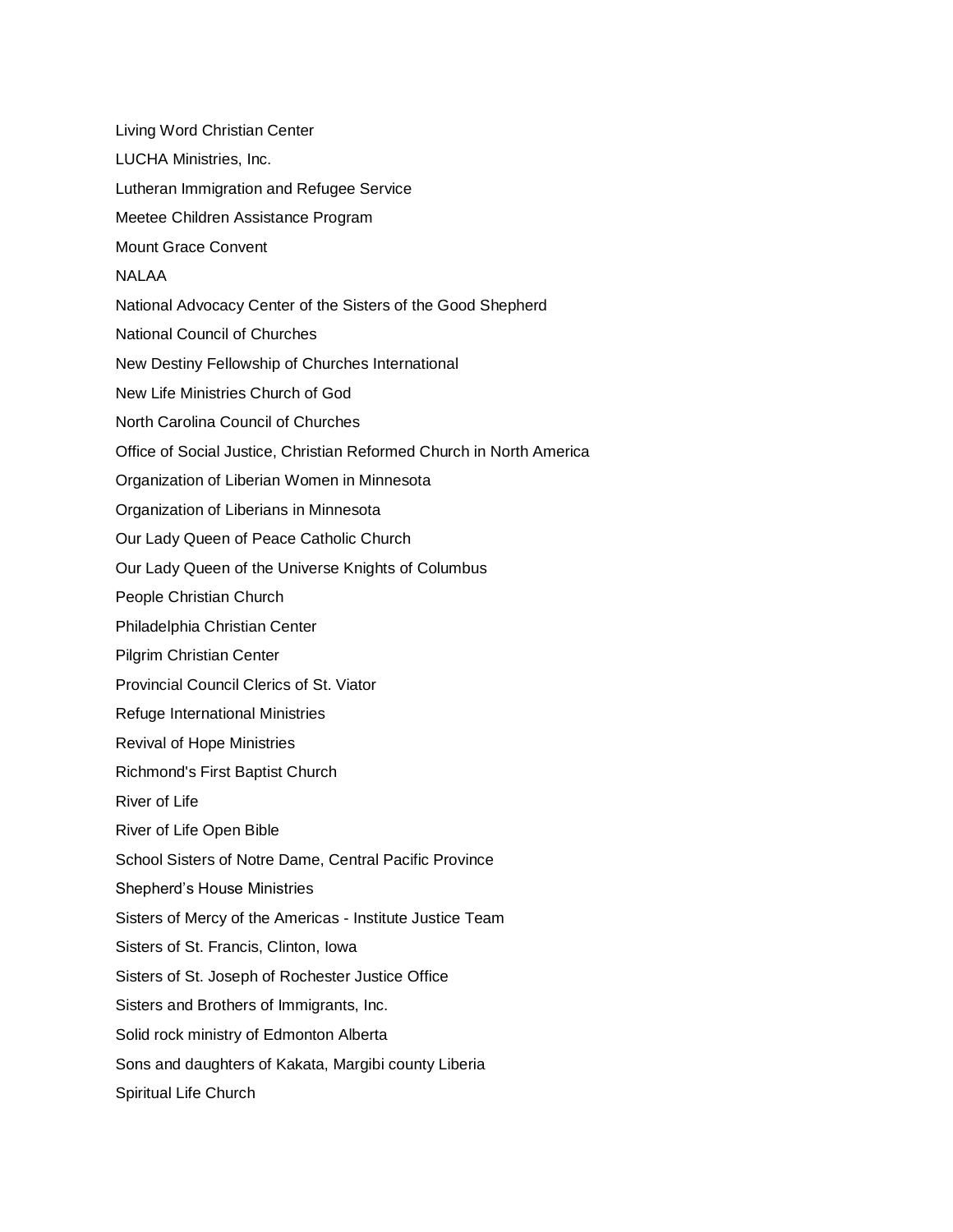St. Andrews Episcopal Church The Emmaus Faith Community of Sonoma County The Episcopal Church in Minnesota The House of Grace Dorcas Ministries International The International End Time Revival Ministries The Oregon Hill Baptist Center Thy Word Worship Center Tim and Renee Burt Ministries Trinity Pray Ministry Union Baptist Church United Christian Fellowship Church United Church of Christ, Justice and Witness Ministries United Methodist Church United Methodist Church of Good Shepherd World Wide Reaping Ministries, Inc. Zion House of Praise

## **Faith Leaders**

## **National**

Rev. Virginia Brown, Rivendell Community Mr. Lawrence Couch, National Advocacy Center of the Sr. s of the Good Shepherd Sr. Rose Therese Nolta, Holy Spirit Missionary Sr. s Pastor Mary Lou Baumgartner, King of Kings Lutheran Church Mr. Tom Cordaro, Pax Christi USA Sr. Teri Hadro, Sr. s of Charity, BVM Pastor Alexander Saydee, Thank God For Deliverance And Victory Ministries

# **International**

Rev. Felipe Lozada, ELCA Dorado Rev William K Sumo, Bethel World, Monrovia Rev. Abraham Savage , Dominion Gate Ministries International Inc, Lagos Mr. Joseph M. Brown, Winners Chapel, Uganda Lic. Joe Preston Sumo Sr, First Presbyterian Church, Careysburg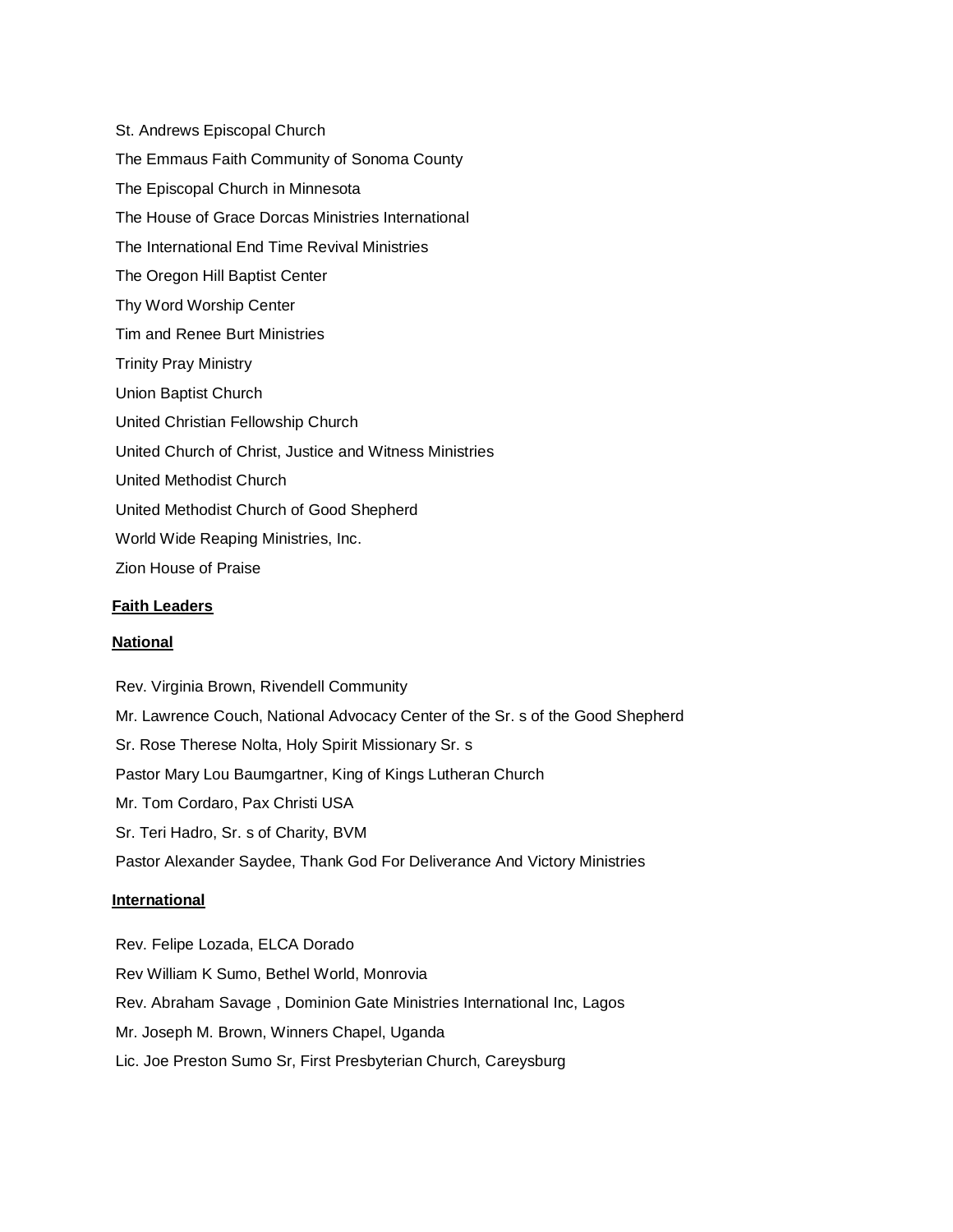#### **Alabama**

Rev., Dr. Oliver Clark, Retired United Methodist Minister Rev. Lucy Holt, Evangelical Life Church

#### **Arizona**

Rev Joseph Keesecker, Guadalupe Presbyterian Church Pastor Don Benton, Sunrise UMC Elder Salena Petersen-Keesecker, Guadalupe Iglesia Presbiteriana Ms. Jean Rivers, Trinity United Methodist Church Rev. Frank Bergen, Episcopal Church of St. Matthew Rev Sampson Tweh, Hosanna Evangelical Ministries

#### **Arkansas**

Rev. Stephen Copley, Faith Voices Arkansas

#### **California**

Rev. Fred Morris, North Hills UMC Hispanic Mission Rev. Dawn King, United Methodist, California-Pacific Rev. David Farley, United Methodist Church, Cal-Pac Conference Rev. Linda Cutts, San Francisco Zen Center Rev. Sandra John, Chico First Baptist Church Sr. Laura Gormley, SSL Bro. Mark Schroeder, O.F.M., Franciscans for Justice Rev. Diane Mettam, Retired Dr. J. Alfred Smith Jr., Allen Temple Baptist Church Seminarian RJ Lucchesi, Pacific Beach Christian Church Rev. Dr. John Rawlinson, (Episcopal) Diocese of California Sr. Hortensia Del Villar, S. A. C. x468, Diocese of San Bernardino Rev. Dr. Beth Johnson, Palomar Unitarian Universalist Fellowship The Rev. Patricia O'Reilly, St. George's Episcopal Church Rev. Will McGarvey, Interfaith Council of Contra Costa County Rev. Jason Bense, Lutheran Church of Our Redeemer Rev. Mary Kay Will, United Methodist Church Rev. Jim Conn, Church in Ocean Park Rev. Akiko Miyake-Stoner, United Methodist Church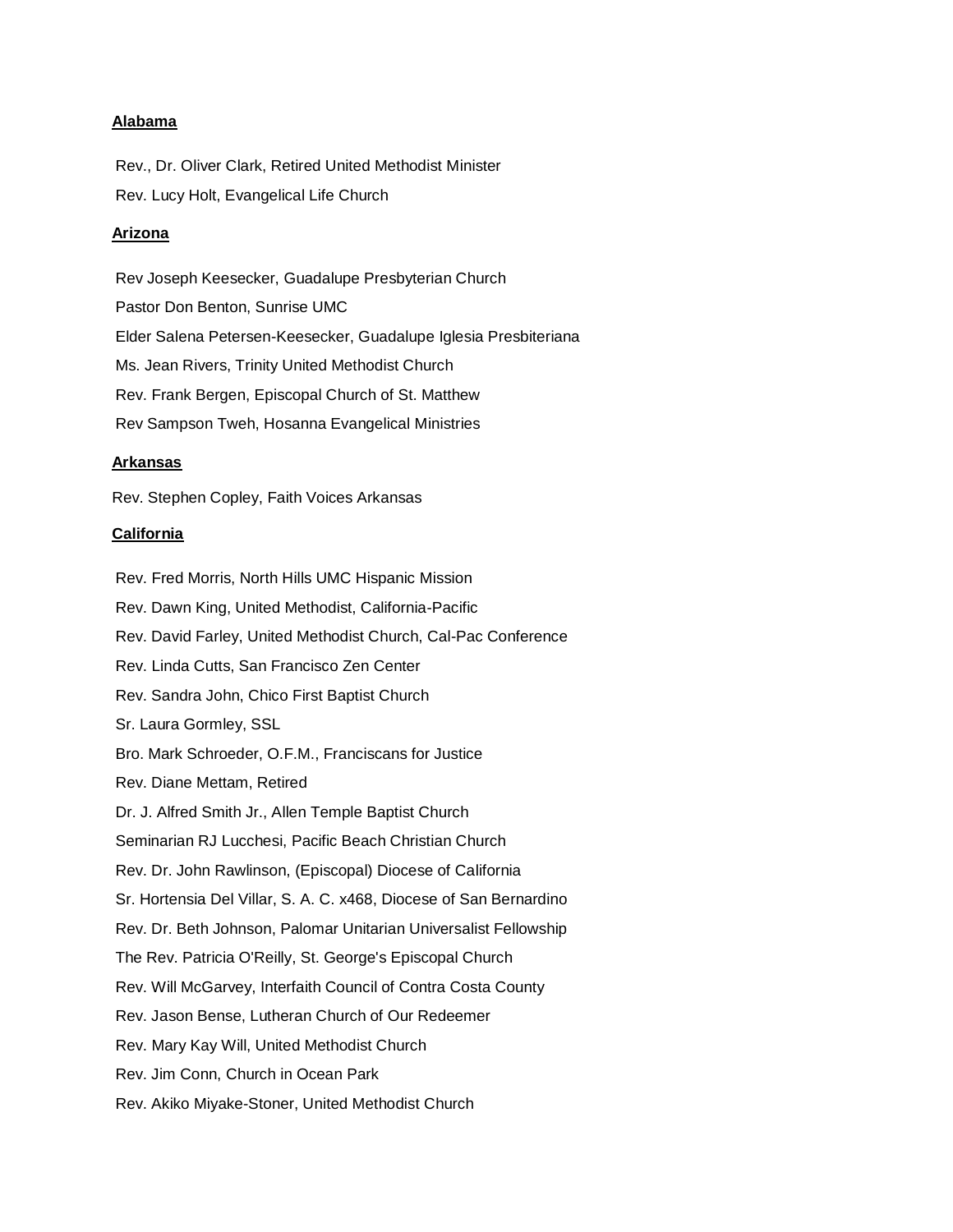Ms. Maureen Shannon-Chapple, Insight LA Pastor Jacob Mensah, Trinity Praise Ministries International Rev. Pamela Daniel, First United Methodist Church of San Diego Pastor Dumisani Washington, The Congregation of Zion Pastor Victor Styrsky, New Hope

## **Colorado**

Rev. Janice Kibler, Grace Lutheran Church Rev. Amelia Richardson Dress, United Church of Christ, Longmont Rabbi Deborah Bronstein, Congregation Har Hashem Rabbi Dr.Tirzah Firestone, Congregation Nevei Kodesh Rev Jeffrey Babb, Grace UMC Denver Ms. Vicki Witte, Beth-El

## **Connecticut**

Pastor (Bruce Steinway, St. Mark's Chapel Sr. Clare Millea, Apostles of the Sacred Heart Deacon Thomas Mariconda, Regional Deacon Naugatuck Valley Neighbor Rolfe Gjellstad, United Church on the Green Sr. Sally Hodgdon, Sr. s of St. Joseph of Chambery Sr. Elaine Betoncourt, Sr. s of St Joseph Bishop Harmon Yalartai, Faith Revival Temple Church Rev. Philip Blamo, New Creation International Ministries Mrs. Elizabeth Poirier, First United Methodist Church

### **Delaware**

Pastor Winifred Johnson, Grace

### **Florida**

Rev. Thomas Shea, Congregation of Holy Cross Rev. Dr. William Brockman Rev. Dr. William Olewiler, United Methodist Pastor Rev. Joel Tooley, Nazarene Mosaic Compassion Rev. Smith Milien, St. Paul & les Martyrs d'Haiti

# **Georgia**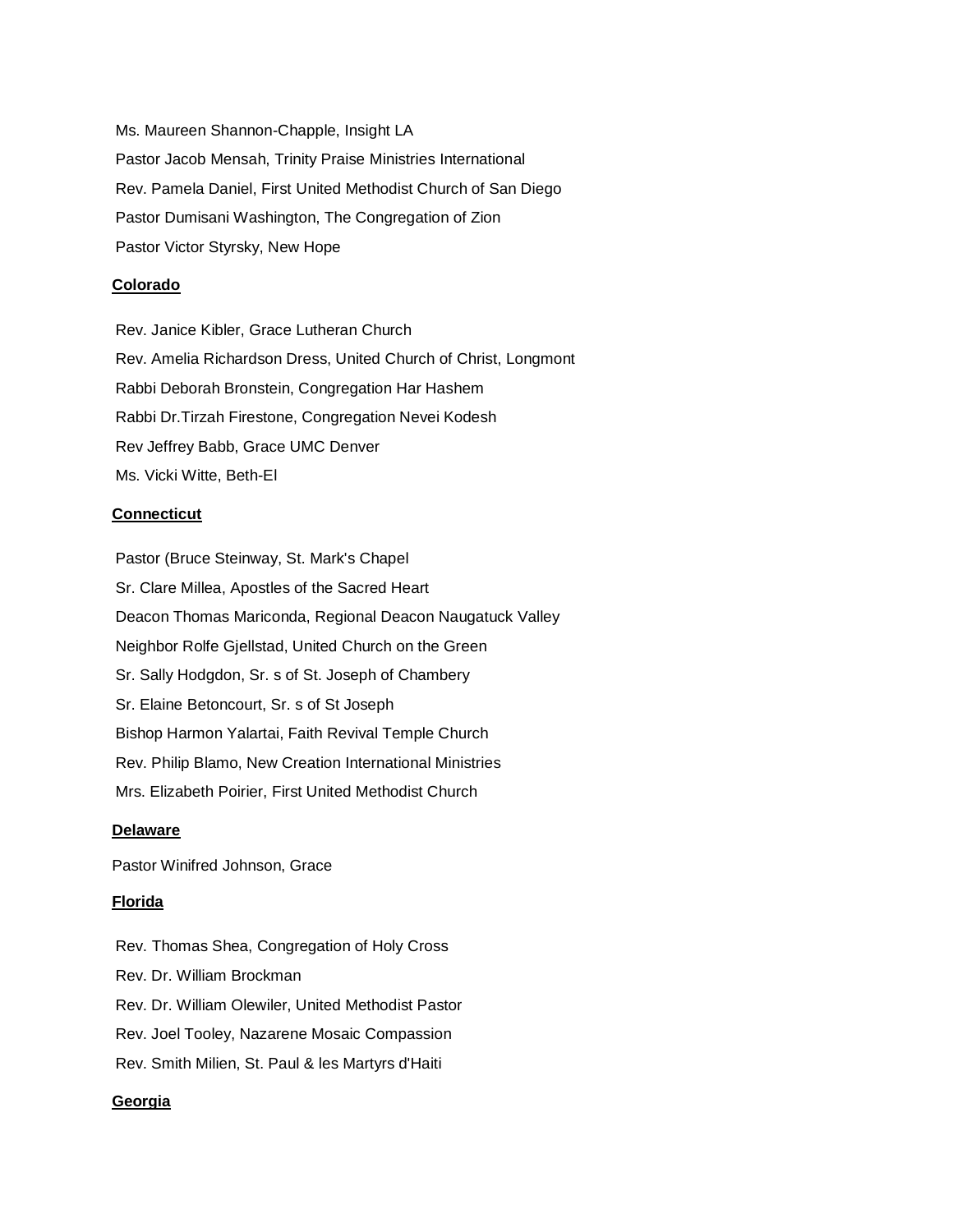Rev. Bonnie Underwood, Holy Spirit Rev. Tom Hagood, Columbia Presbyterian Church Archdeacon Carole Maddux, Diocese of Atlanta Elder Dorothy Foster, Nacoochee Presbyterian Rev. Dr. Tar-U-Way Bright, Turner Chapel AME Church Rev. Clifford Hooke, International Christian Fellowship Dr. Jeff Innocent, Grace & Glory Int'l church Pastor Dennis Doboyouh, Power Hour Ministry Rev. Dr. Percival Mulbah, Spirit Embassy, The Goodnews Church Rev. Johnetta Gueh, Vision of Faith

# **Idaho**

Rev. Marcus Schlegel-Preheim, Hyde Park Mennonite Fellowship

# **Illinois**

Sr. Rose Mary Meyer, Sr. s of Charity Rev. April Gutierrez, Berry UMC Sr. Kathlyn Mulcahy, Dominican Sr. s of Springfield Sr. Dorothy Pagosa, Sr. s of St. Joseph of the Third Order of St. Francis Mrs. Patricia Dalke, Wellington Ave. United Church of Christ Rabbi Megan GoldMarche, Silverstein Base Hillel Rev, Charles Dahm, Dominicans Sr. Mary Carr, Dominicans of Adrian Rev. Carol McVetty, American Baptist Churches Metro Chicago Sr. Janet Luecke, Sr. s of St. Francis Brother Michael Gosch, CSV, Clerics of St. Viator Ms. Kathlyn Myers, Sheil Catholic Center Sr. Bernadine Karge, Dominican Sr. s of Sinsinawa Brother Bede Baldry, De La Salle Christian Brothers Fr. Frances Flournoy Deacon/Elder William Nyanue, First Baptist Church of Park Ridge

# **Indiana**

Rev. Dr. Daniel Gangler, United Methodist Church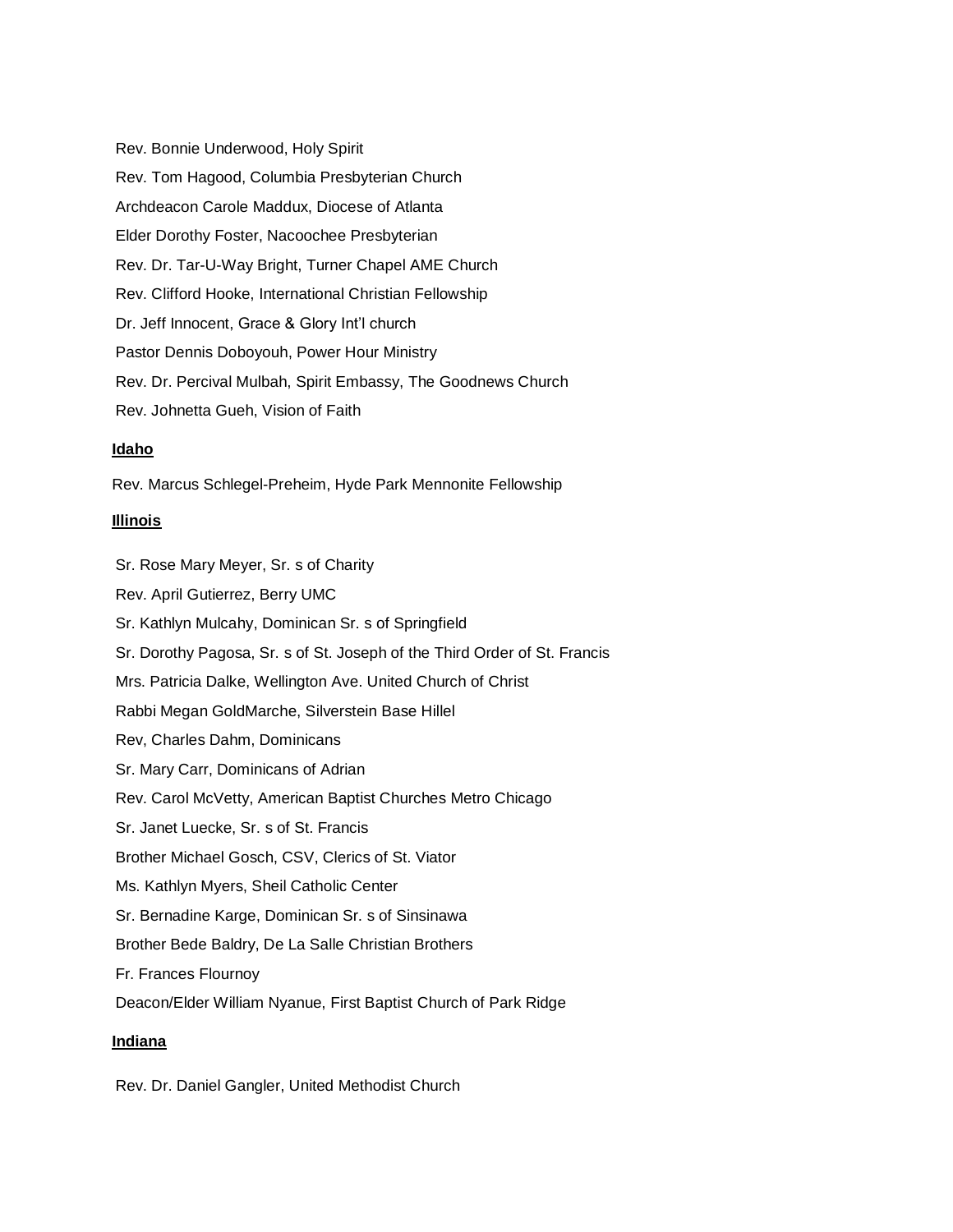Sr. Marge White, Sr. s of St. Joseph of the Third Order of St. Francis Brenda Massaquoi, PIWC Church Rev. William Barjebo, New Life Ministries Chapel International Senior Pastor Peter Willie, Life Connect Ministries International, Inc.

### **Iowa**

Rev. Candice Brown, Capitol Hill Christian Church Rev. Brian Carter, Aldersgate United Methodist Church Rev. Marion Pruitt-Jefferson, Good Shepherd Lutheran Church Rev. and Ms Jim and Barbara Dale, First United Methodist Church The Rev. W. Michael Biklen, United Methodist Evangelist Victor Sackie, Word of Life Deacon Mike Salia, Faith Chapel Rev. Stephen Wonbenyakeh, Alive Church Pastor Lawrence Norgbean, Warfare and Deliverance Ministries, Inc Rev. J. Cephas Davis, Ames First United Methodist Church Rev. Dr. Daniel Martol, Mount Zion International Ministries

#### **Kansas**

Elder Ken Grenz, Valley View UMC Sr. Therese Bangert, Sr. s of Charity Rev. Charles R. Claycomb, United Methodist Church

#### **Kentucky**

Rev. Rick Axtell, Chaplain, Centre College Rev. Dr. Donna Morton, Fourth Ave. United Methodist The Rev. William Parker, St. Andrew's Episcopal Church Rev. M.G. Matally, Church For All

#### **Louisiana**

Congregation Member Ellen Pecoul, Central St. Matthew United Church of Christ

#### **Maine**

Rev. Genevieve Sprinkle, Interfaith Sensei Peter Harris, Treetop Zen Center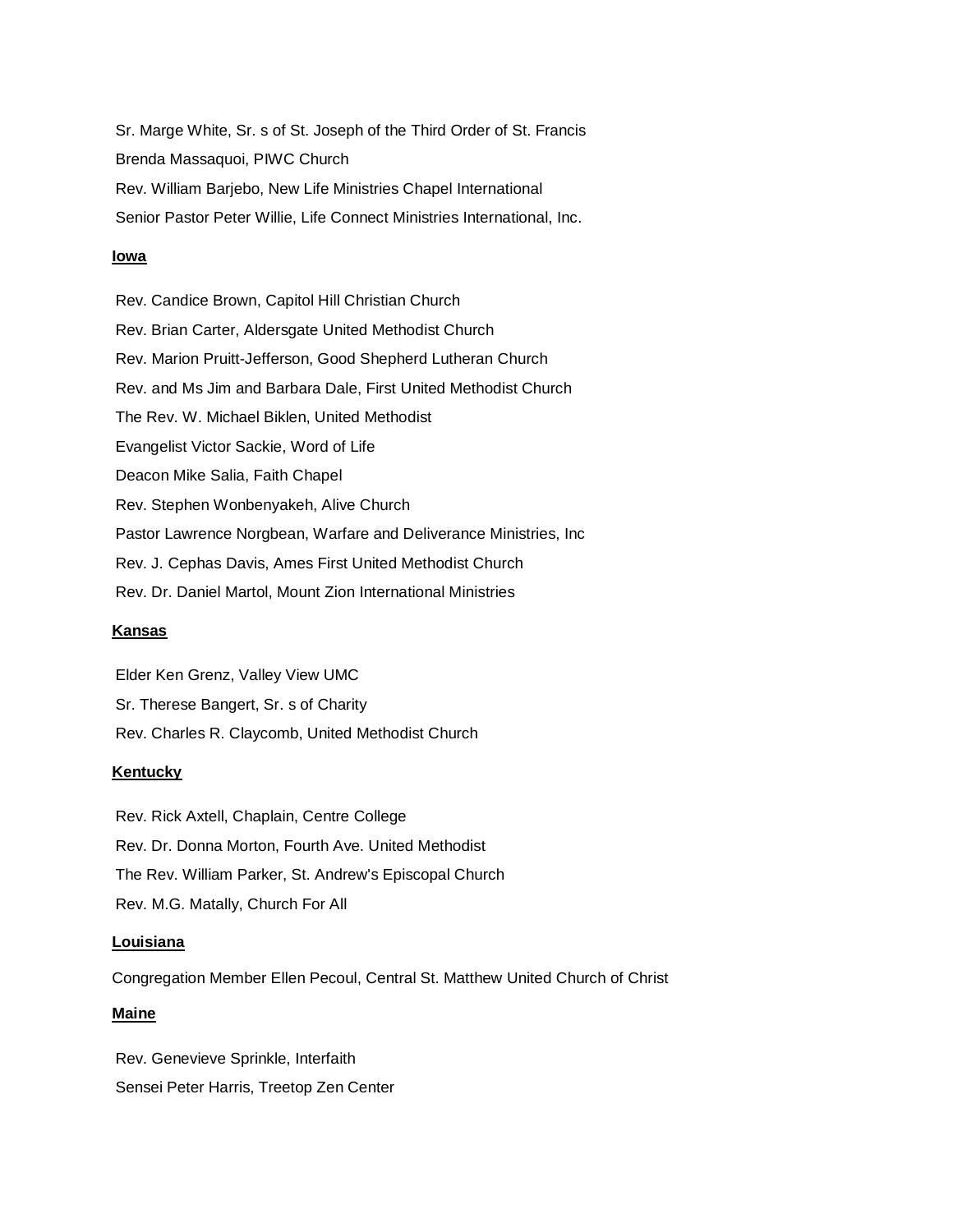Rev. Susan J Maxwell Susan Maxwell, Centre Street Congregational Church, UCC

#### **Maryland**

Rev. David Deaderick, Presbyterian Church Rev. Patrick Gahagen, Journey of Faith Church Rev. Dr. Raymond Moreland, Calvary United Methodist Church Pastor Paula Camby, Shepherd of the Glen Lutheran Church Rev. Julie Wilson, Calvary United Methodist Church Dr. Irance Reddix-McCray, St. John's United Methodist Church of Baltimore Rev. Edward Poling, Hagerstown Church of the Brethren Dr. Mary E. Hunt, Women's Alliance for Theology, Ethics, and Ritual (WATER) Rev. Roddy Dunkerson, Central Atlantic Conference United Church of Christ Sr. Brigid Lawlor, Congregation of Our Lady of Charity of the Good Shepherd Pastor Edith Muchele, Kingdom Covenant Int'l Ministries Rev. Louisa K. Guah, Bethel World Out-reach Ministries Minister Eddie Clarke, Bethel World Outreach Ministries Bishop Darlingston Johnson, Bethel World Outreach Church, International Rev. Zoe Wilson, Baptist Rev. James Sango, Holy Church of Jesus Christ Global Ministries Rev. Andrew Okai, Holy Nativity Lutheran Church Minister Marina Seyon, BWOC- Bethel City of Hope Ajavon Kalay, Baptist

Rev/Pastor Chrys Johnson, Bethel World Outreach Church Rev. J. Edwin Lloyd, Whosoever Will Christian Church, Beltsville Rev. Allen Harris, Christian Church Capital Area (Disciples), Chevy Chase

#### **Massachusetts**

Rev. Dr. Cindy Jacobsen, Lutheran Church of the Redeemer Rev. Eliot Moss, Episcopal Diocese of Western Massachusetts The Rev. Dr. Ennis Duffis, St. Anne's and St. John's Episcopal Church Rev. Steve Garnaas-Holmes, St. Matthew's United Methodist Church Rev Ashlee Wiest-Laird, First Baptist Church in Jamaica Plain Rev. Catherine Anraku Hondorp, Two Streams Zen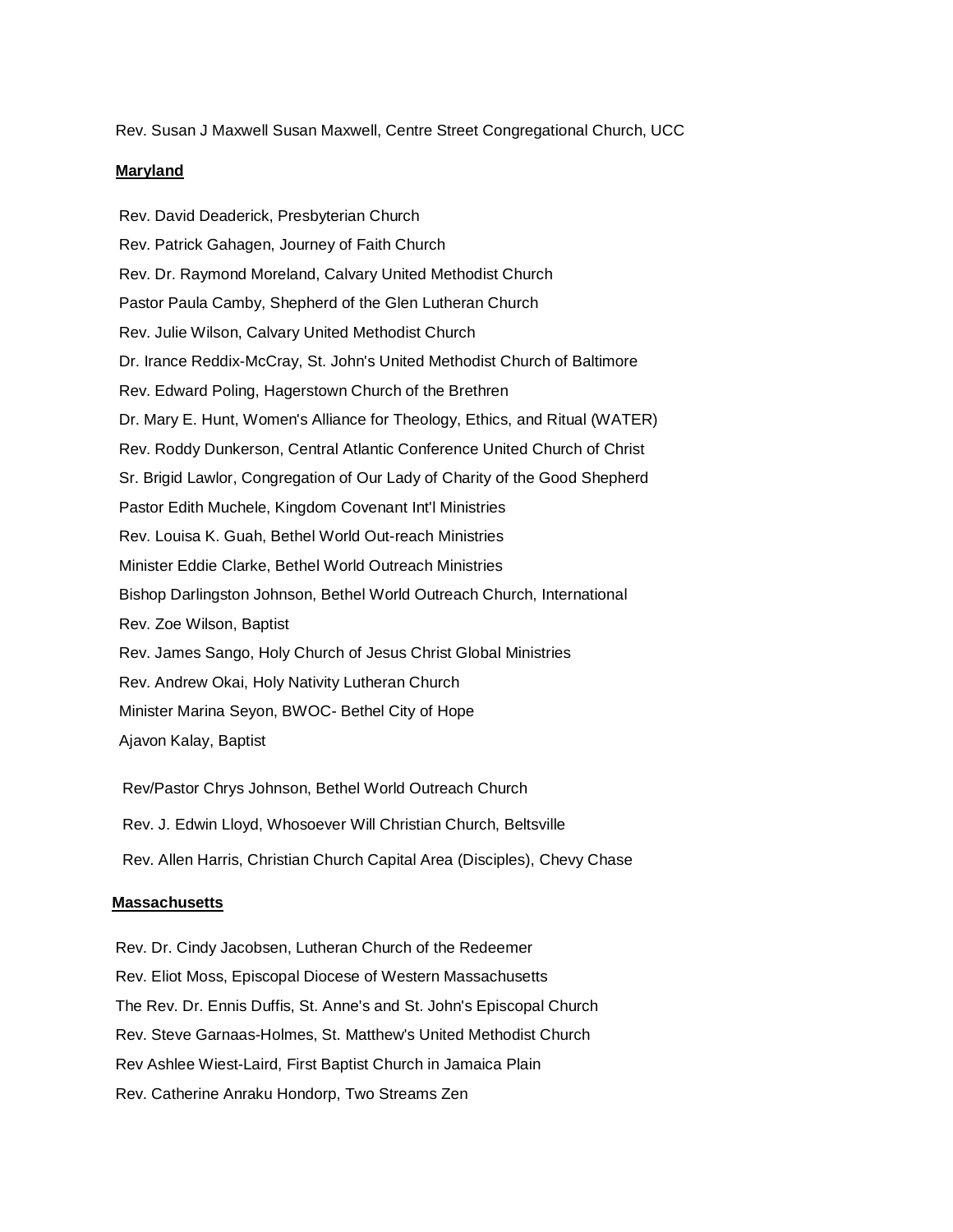Sr. Janice Perrault, Sr. s of the Presentation of Mary Dir. of Christian Education Sarah Rakhmankulova, Melrose First United Methodist Church Rev. Pastor Frances Saigbah , Look to the World and Live Pastor John Saigbah, Look to the World and Live

# **Michigan**

Rev. Campbell Lovett, United Church of Christ Rev. Jeanette Beagley-Koolhaas, Retired Reformed Church of America Rev. Dr. Kit Carlson, All Saints Episcopal Church Rev. Charlotte Ellison, 1st Presbyterian Church of Albion, MI Sr. Judith Bonini, IHM, Sr. s, Servants of the Immaculate Heart of Mary Former President and CEO Bethany William Blacquiere Minister Esi Collins, Rock of Salvation Prayer Ministry

# **Minnesota**

Vicar Meagan McLaughlin, Holy Trinity Lutheran Church Diane Haines, Mayflower United Church of Christ Rev. T. Michael Rock, Robbinsdale United Church of Christ Bishop Lawrence Wohlrabe, Northwestern Minnesota Synod ELCA Rev. Emily Goldthwaite Fries, Mayflower United Church of Christ Rev. Jennifer Amy-Dressler, Duluth Congregational Church Rev. Kristin Maier, Unitarian Universalist Fellowship of Northfield, MN Rev. Barbara Martin, Union Congregational UCC Rev. Lindsay Louise Biddle, Presbyterian Church (U.S.A.) Associate Mary Kozmik, St. Paul's Monastery Rev Koshin Kelly Casey, Buddhist Peace Fellowship and North American Buddhist Alliance Rev. Dr. Francis Tabla, Ebenezer Community Church Rev. Isaac Mitchell, Bethel City of Hope - Minneapolis Campus Rev. Sundaygai Rundell Scott, Tabernacle of Prayer and Freedom Rev. Alphonso Johnson Alphonso Johnson, All Saints Multiculture Ministry Bishop Adolphus D W Summerville, Potter's House Christian Community Church Rev. Adolphus Bates, Andover Christian Chuech Yes Senior Pastor Marie Lahai Vah, Covenant Christian Center Apostle Uriel Caine, To God Be the Glory Ministries Int'l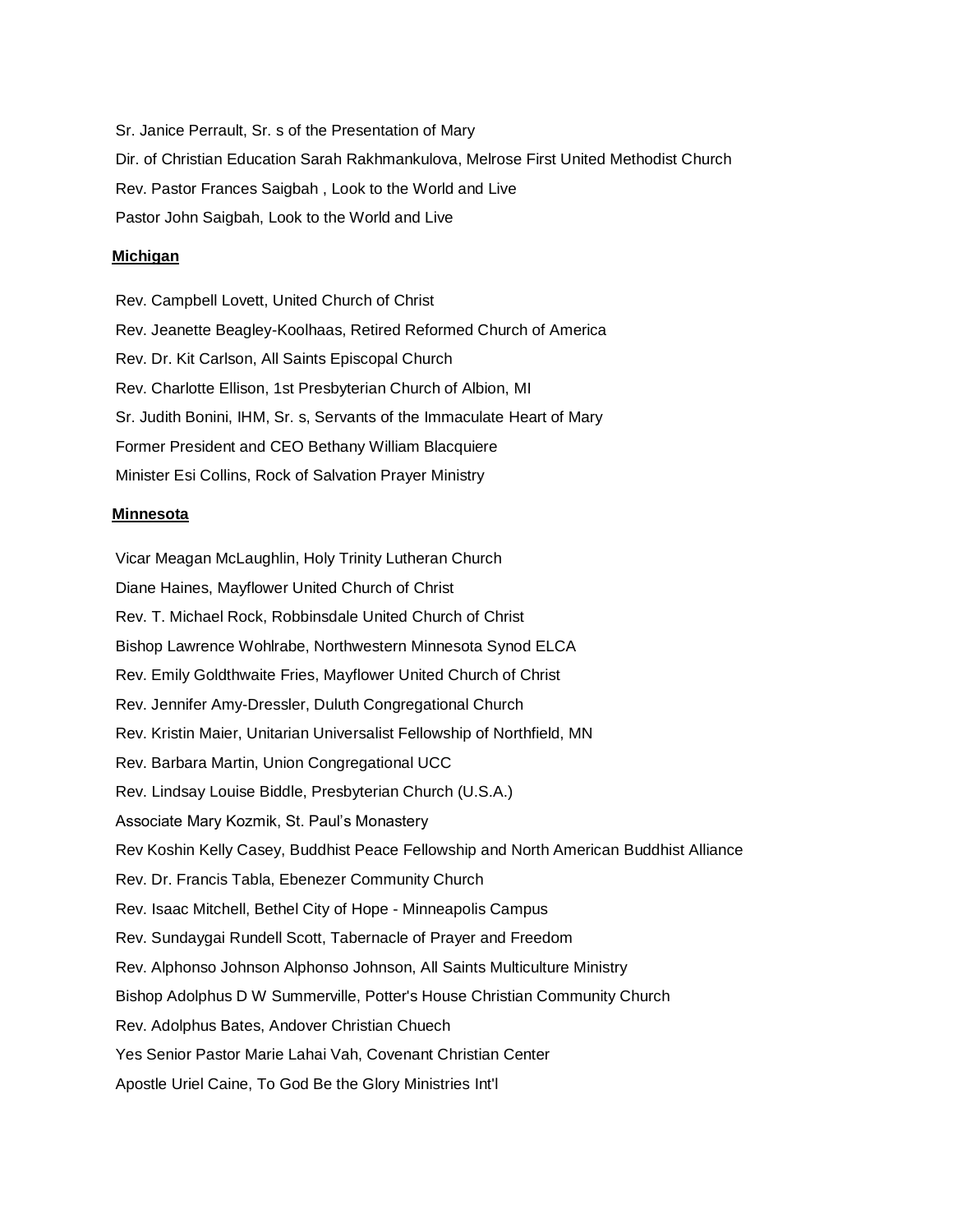Rev. Hattie Horne, True Love Church moa Sr. Pastor Kay Mcintosh, Holy Ghost Revival ministries Fr. James N Wilson II, Holy Trinity Episcopal Church Rev. Stephen Cole, Christ Triumphant Outreach Ministries Deacon Marlene Nah, Ebenezer Community Church Minister Williametta Kennedy, Strong Tower Parish MN Rev. Wonlay Kieh, Ebenezer Christian Church International Rev. Lowell Johnson, St Marks Episcopal Cathedral Rev Clifford Toh, Rehoboth International Min. Inc Rev. Joe Nelson, Bethel World Outreach Church Rev. Comfort Nketah, Philadelphia Church International, Rev. Meally Morris Freeman, Grace Mountaineer Tabernacle Rev George Wonlon, Transcea Bible Church Rev. Rena Turnham, St. Mark's Episcopal Cathedral Rabbi Jean Binkovitz, Independent Clergy Pastor Okailey Afedi, The Voice In Zion Pastor Shirley Neepaye, Conquerors Christian Center Rev. Reginald Chea, Mt Zion Interdenominational ministry Rev. Cynthia Bronson Sweigert, St. John the Evangelist Episcopal Community Leader Harris Meh, Joy World Universal Church Magdalene Menyongar, Bethel World Outreach Church Mr. Glenn Toby, Ebenezer Community Church Minister Zelda Russell, Ebenezer Community Church Pastor Johnny Russell, Ebenezer Community Church Rev John Saah, Faith Chapel Evangelistic Ministries Rev. Burleigh Holder, Redeemed International Rev. Rebekah Sayon President/Founder Lic. Sylvester Harris, Children for Christ Ministries International Pastor Isaac Ayiteh Okai Abi Sayon, United Christian Fellowship Church Rev. Emmanuel Freeman Rev Henry Dolopei, Brooklyn United Methodist Church Deacon James Whear, Mount Zion Inter-denominational Ministries, Inc. Supreme DO Knight Of St. John Walter Togba, St. Alphonsus Catholic Church Minister David Cooke, Jesus's Ministries International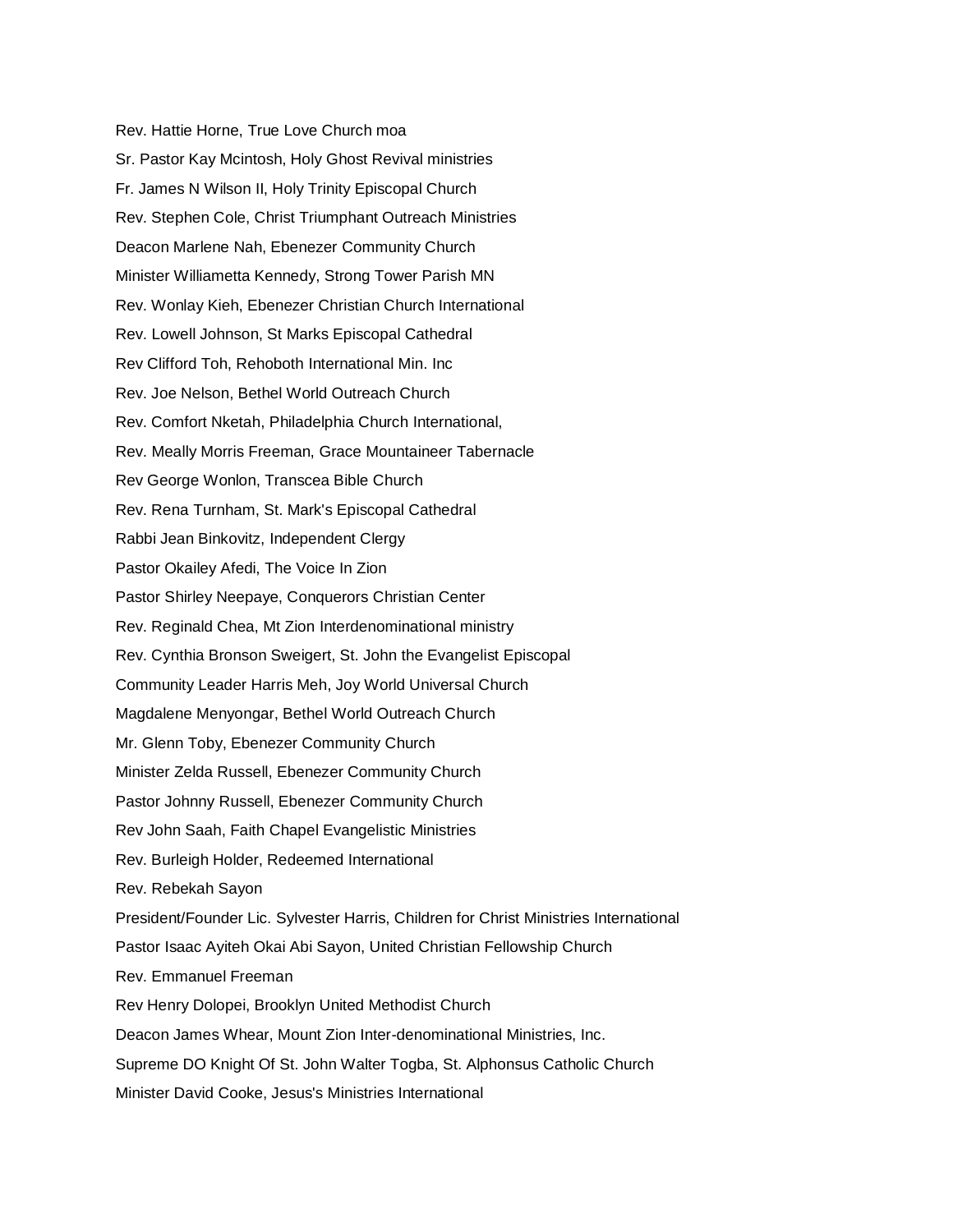Pastor Mark Cecil Bropleh, Brooklyn Evangelical Church Pastor Moses Punni, Miracle Redemption Christian Church Rev. Joe Logan, Alleluia Sanctuary church Pastor Lynnette Gibson, Tabernacle of Prayer and Freedom Rev. Earlyn Manlay, Bethel world outreach Church Robbinsdale Bishop Eli Chebo, Hope Tabernacle Free Pentecostal Church Minister Olivia Jassah Jackson Seward, Community Member Mulbah Battaforyen, Faith Chapel Evangelistic Ministry Rev. Randolph Cooper, Garden of Gethsemane Ministries Pastor Stephen Cole Tenneh Dunbar, Christ triumph outreach ministry Rev. Daniel D Goba, Ebenezer Community Church of Bloomington Dr. Tom Gwagee, Episcopal Church Minister Teah Neepaye , Conqueror Christian Center Rev. Kingsley Ayesu, CCC Mother Doris Browne Doris Browne , Greater Praise Church Pastor Frederick Q. Dixon, Ebenezer Community Church Pastor Marie Koffa, Bethel World Outreach Church Dr. David Wedekind Ms. Amy Long, Redeemer Covenant Church Rev. Arthur Mathis Cooper, Pilgrim Christian Center Rev. Seth Lindberg, Redeemer Covenant Church Evang Victoria Weah, Catholic church Mt. Ruth Whiangar, Ebenezer Community Church Executive Director, Daughters for Zion Deborah Campbell, Living Word Christian Center Rev Tuakah Whiangar, Ebenezer Community Church Senior Pastor Anita Williams, Emmanuel Praise Ministries Pastor David Hauer, The House Church Rev. Bernard Bouissieres, Brookdale Christian Center Presiding Bishop Christian J Marsh ii, The International End Time Revival Ministries The Rev. Lisa White Smith, Church of the Epiphany Rev.table Bunchie Bright, Ebenezer community church Mr. David Scherer, Luther Seminary Pastor Christine Tabla, Ebenezer Community Church Rev. Stanley Weese, North Center Baptist Church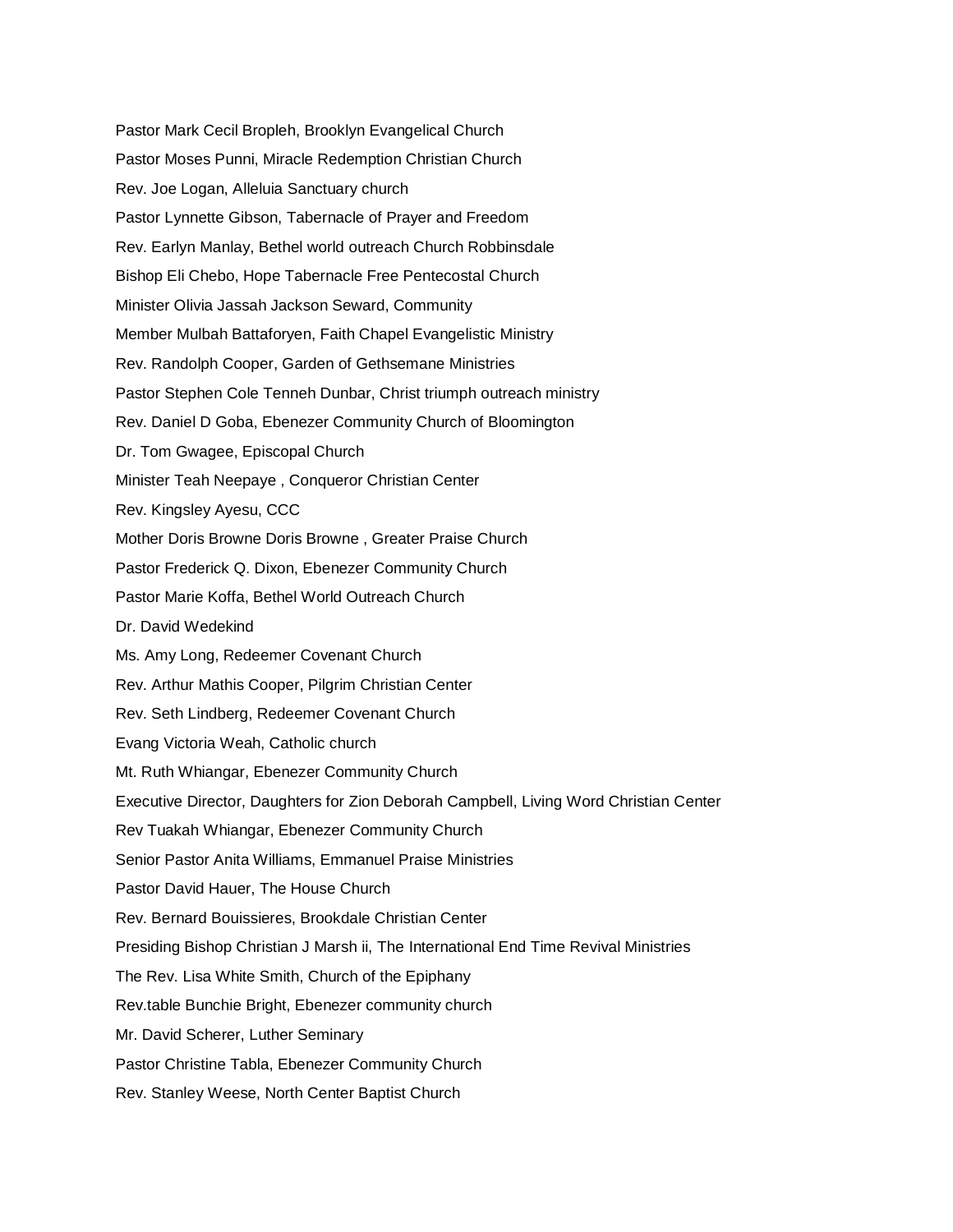Evangelist Agatha Kaffey , The International End time Revival Ministry The Rev. Charles Nelson, Church of the Epiphany, Episcopal Pastor Moses Muhlenburg, Dominion Praise Church Deacon Annie Yonly, Bethel Robbinsdale Minister Augustus Davies, Judah Fire Ministries International Francis Tabla Christiana Hannah Gandah, Ebeneza church Pastor Veronica Lewis-Barr, Meeting at Elim Ministries Rev. Judith Hoover Judy Hoover, Church of the Epiphany, Plymouth, MN Dr. Judy Fornara Yonnie Brooks, Spiritual Life Church Minister Prinz Caneh, Tabernacle Faith Church Rev Matthew Cephus, Royal Family Fellowship Int'l Rev. Eric Nyepon, Heart Of Worship Minister Marilyn Blumhoefer, To God Be the Glory Ministries International Rev. Nate Melcher, Hennepin Avenue United Methodist Church Dr. Steve Melvin, Emmanuel Baptist Church Rev. Napoleón Meynard, Bethel Spanish Church Minister Alvin B. Freeman, Greater praise Miniseries Rev Lawrence Hayes, Thanks Minister Nathan Seward, Lic. Nathan Seward Rev. Brian Doten, Northwood Church Pastor Thomas K. Freeman Sr., Paradise Church International Ministries Licentiate Eugenia Langford, Ebenezer Community Church Pastor Audrey Gibson, Christ triumphant Rev. Dr. Francis Tabla Robert Smythe, Ebenezer Community Church Pastor Tina Nyemah, Power of Faith Ministry Rev. Lisa Wiens Heinsohn, St Stephens Episcopal Church

## **Mississippi**

Dr. Felix Greer, Dixie Baptist Church

## **Missouri**

Rev. Teresa Danieley, Episcopal Diocese of Missouri

Rev. Dr. Kathryn Nix, Trinity UMC

Sr. Carol Boschert, Sr. s of the Most Precious Blood of O'Fallon, MO

Dr. Elaine McDuff, Bethel United Church of Christ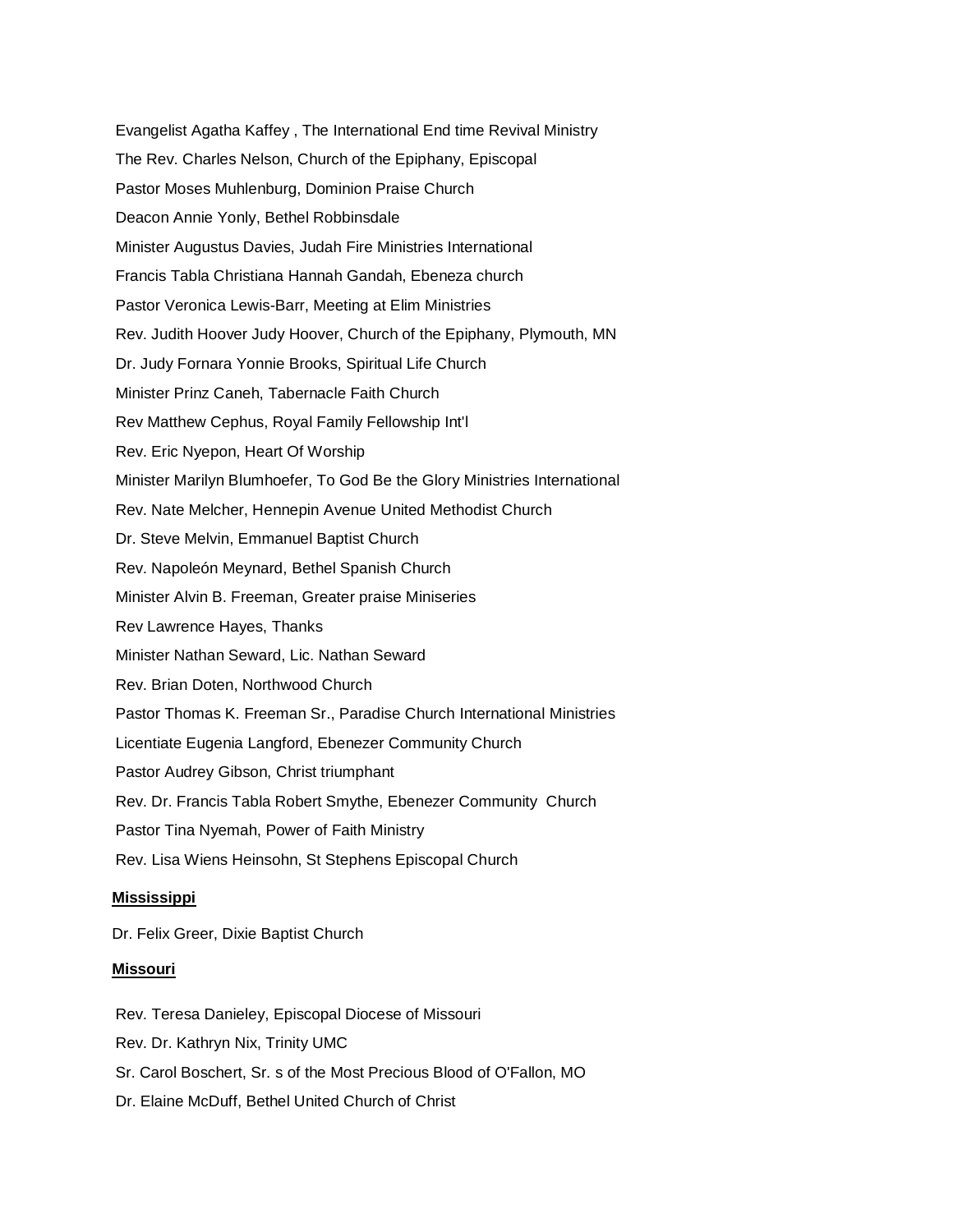Dr. Brian Kaylor, Churchnet Mr. Eric Martinez , Ascension Catholic Church Pastor Juoty Jalarue, House of God Community Church

# **Montana**

Rev. Laura Folkwein, University Congregational UCC

## **Nebraska**

Rev. Megan Morrow, Nebraska Synod, ELCA

#### **New Hampshire**

The Rev. Johanna Young, St. John's Episcopal Church

## **New Jersey**

Rabbi David Greenstein, Congregation Shomrei Emunah Rev. Pamela Werner, St. James Lutheran Bishop, Dr. Joshua Cummings, World Wide Reaping Ministries, Inc. Rev. Dr. Pastor James V. Pittman Bishop Dr. Lionel Awode, Freedom Christian Worship Center Rev. Frederick Anderson, Spiritual Life Faith Healing Ministries Inc. Thompson Dahnsaw, Chris Assembly Lutheran Church Inc. Rev. Dr. Samuel F. Ticker, Christian Victory Chapel Pastor Tarlow L Miller, House Of Payer Int'l Rev. Napoleon Blamon, Bethel Dominion Center Pastor Marie Blamon, Bethel Rev.Dr. Eric Whisnant, Trinity United Methodist church Rev. Dr. Ishmael D. Walters , Plain Truth Full Gospel Church of All Nations

## **New Mexico**

Rev. Dru Ferguson, St. Bedes, Santa Fe Dr. Michael Adee, Presbyterian Church Rev. Sue Joiner, First Congregational United Church of Christ Rev. Pat C Whiting, UCC

## **New York**

The Rev. Elizabeth Maxwell, Church of the Ascension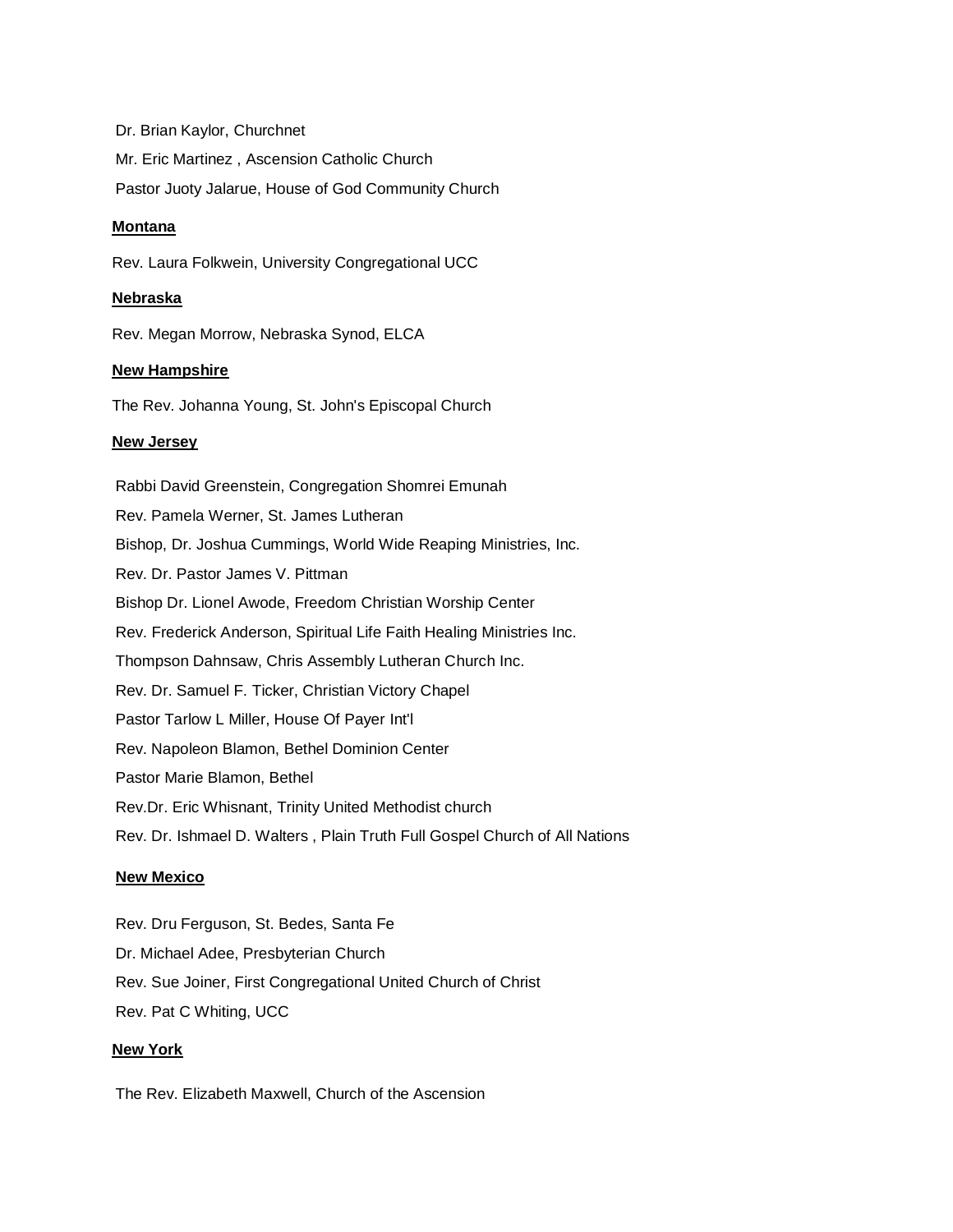Rabbi Burton Visotzky, Jewish Theological Seminary Rev Dr. Omar Almonte, Iglesia Bautista Central Br Jerry Rivers, Church of Christ Rabbi Leah Berkowitz, Vassar Temple Rev. Ned Wight, UU Congregation at Shelter Rock Sr. Carol De Angelo, Sr. s of Charity of New York Rev. Dr. Scott Stearman Rev. Dr. Enrique Lebron, United Methodist Church Rev. Herman Harmelink , ICCC Rev. John McCullough, Church World Service Rev. Merle Showers, University United Methodist Church Rev. Kathy Donley, Emmanuel Baptist Church Rabbi Michael Feinberg, Greater New York Labor-Religion Coalition Rev. John Long, First Presbyterian Church, Buffalo Elder Maria Studer, FPC Levittown NY Br. Michael Potvin-Frost, Order of Franciscan Hermits Mr Jerry Rivers, The Church of Christ Rev. Kay Woike, Church of the Nativity UCC Pastor Mongardoe Cephas, Garden of Gethsemane Rev. Augustine Chea, Tabernacle of Israel Ministries, Inc. Rev. Dr. Michael Salamone, Church of Solidarity The Rev. Theodora Brooks, St. Margaret"s Episcopal Church

#### **North Carolina**

Rev. Curt Lowndes, The Gathering Church Rev Steve Hivkle, Open Table UMC Rev Christine Payden-Travers Rev. LeDayne McLeese Polaski, BPFNA ~ Bautistas por la Paz Mr. Saah Foday Kanda, Breakthrough Center Ministries Alphonso B. Gonah, New Generation Transformation Ministrie Rev. Henry Muhlenburg, People Christian Church Pastor J. Eric Morgan , Mt. Vernon Missionary Baptist Church Associate Pastor Farleyson Tarley, People Christian Church Dr. Harris Eric Paasewe, First Baptist Church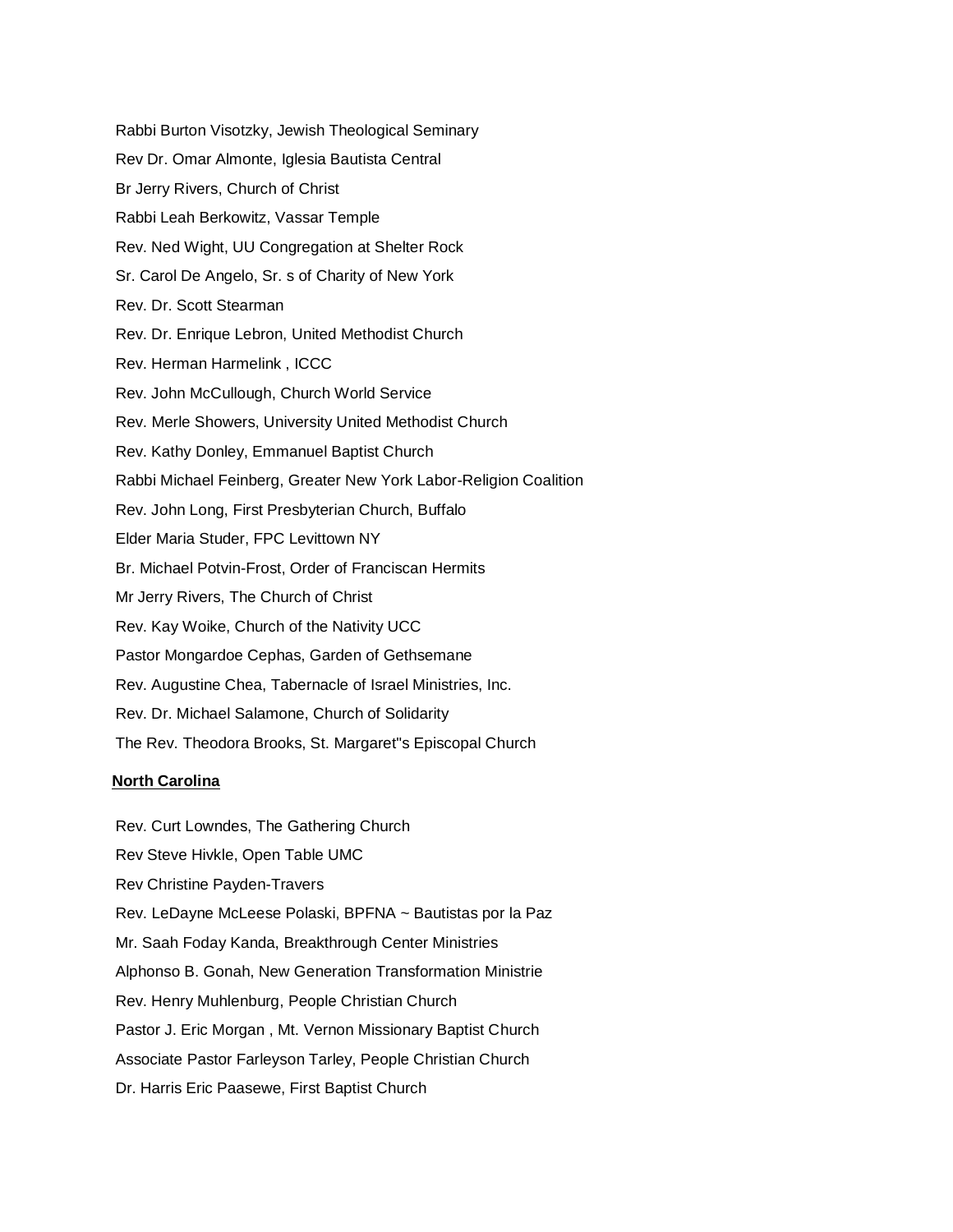Rev Momolu Sensee Freeman, In His Steps World Outreach Ministries Minister Joshua Peal, Raleigh Apostle Dr. Elspeth Walker, Redemption Harvest Ministries

### **North Dakota**

President J. Siaka Konneh , The John Siaka Konneh Foundation for Journalists, Inc. Rev. Abednego Kanafei, Bethel world Outreach Church. Dreams Center Rev Paul Zondo, African Immigrant Services

## **Ohio**

Mr. Donald Hayashi, Sulphur Grove United Methodist Church Rev. Dr. John Dorhauer, United Church of Christ Sr. Patrcia Corbett, Congregatins of St. Joseph Rev. Dr. Michael Castle, Harmony Creek Church Deacon Leo Bistak, D. Min., St. Malachi Parish Sr. Sara Aldridge, Sr. s of St. Francis of Tiffin United Methodist Certified Lay Minister Brian Montgomery, Clifton United Methodist Church Rev. David Meredith, Clifton United Methodist Church Sr. Sheila Marie Tobbe, Ursuline Sr. s of Cleveland Rev. Dr. Suzanne Allen, United Methodist Ms. Anne Tapia, Clifton United Methodist Church United States Linda Young, Clifton UMC Prophet Elijah Wreh, Anointed Church of Jesus Christ Rev. James M. Tucolon, Turnpoint African Christian Church Rev. Alexander Y Sumo, AILM Lutheran Mission Pastor Napoleon Karr Jr., The Mountain of the Lord Church

#### **Oklahoma**

Rev. Kayla Bonewell, Church of the Open Arms & Cathedral of Hope OKC Rev Paul Chris Salaam, OFM

#### **Oregon**

President, Ecumenical Ministries of Oregon Jan Elfers, St. Michael and All Angels Episcopal Church Rev. Dave Bean, Pioneer UMC The Rev. Dr. James Boston, St. George's Episcopal Church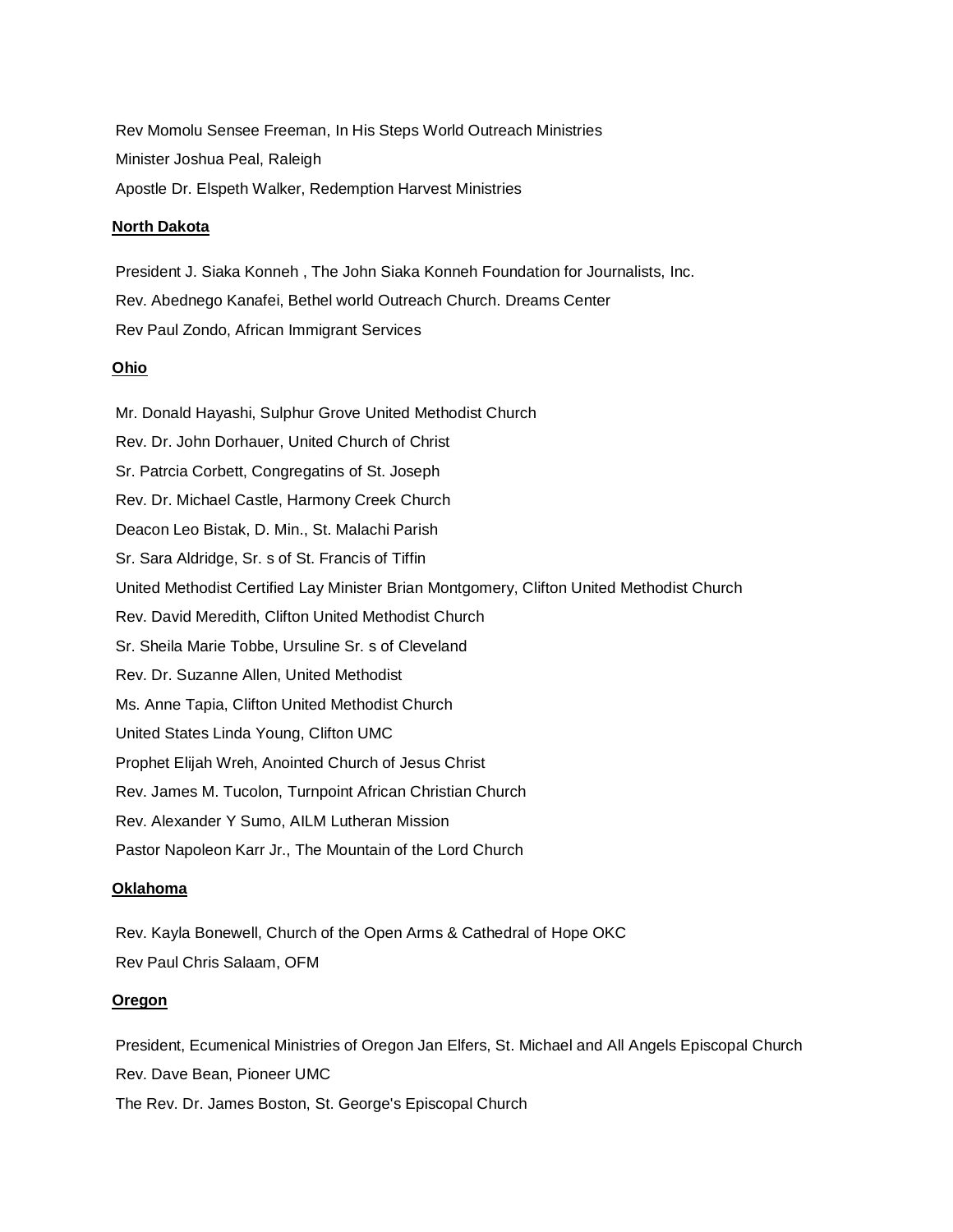Rev. Dr. Mark Brocker, St. Andrew Lutheran Church

#### **Pennsylvania**

Rev. Pamela Reist, Elizabethtown Church of the Brethren Rev. Claire Nevin-Field, St. Peter's Episcopal Church Rev. Randy Orso, Interfaith LGBTI Clergy Association Elder Philip Orso, Greentown Abbey Rev. Sandra Strauss, Pennsylvania Council of Churches Rev. John Deegan, Roman Catholic Rev. John Ward-Diorio, St. Paul's United Church of Christ Rev. Paul Hagedorn, ELCA Rev Greg Laszakovits, Elizabethtown Church of the Brethren Rev. Sharon Williams, Nueva Vida Norristown New Life Mennonite Church Rev Linda Theophilus, Emmanuel Lutheran Church of Eastmont Sr. Mary LaBrake, Grey Nuns of the Sacred Heart Rev. Ross Carmichael, St. Andrew Lutheran Church Rabbi Linda Holtzman, Tikkun Olam Chavurah The Rev. Canon Maria Tjeltveit, Episcopal Church of the Mediator Rev. Joan M Maruskin, York Cares Rev. Dr. Moses Dennis, Faith Immanuel Lutheran Church Rev. Etmonia Williams-Sawbo, Calvary Evangelical Ministries Rev. George Fully, Little White Chapel by Wayside of Philadelphia Rev. Kwaku Owusu-Boachie, Overbrook Assembly of God Evangelist Jesse Farmah, Church of Christ Rev. William Massaquoi , Philadelphia Church International Rev. Agnes Gbardoe, Elect Saints Evangelical Lutheran Church Rev. William Kollue, Chapel of Signs and Wonders (RPM) Pastor John Fello, Dominion Christian Fellowship Center Dr. Deddeh Poe, Dominion Christian Fellowship Center Bishop - Elect Archie Kamara, Freedom Worship center Rev. Dr. Jacqueline Toweh, Gethsemane International Ministries Rev. Amelia James, Faith in Christ International Ministries Mrs. Edwina Vinton, RCM Pastor Enoch Badamosi, Redeemed Christian Church of God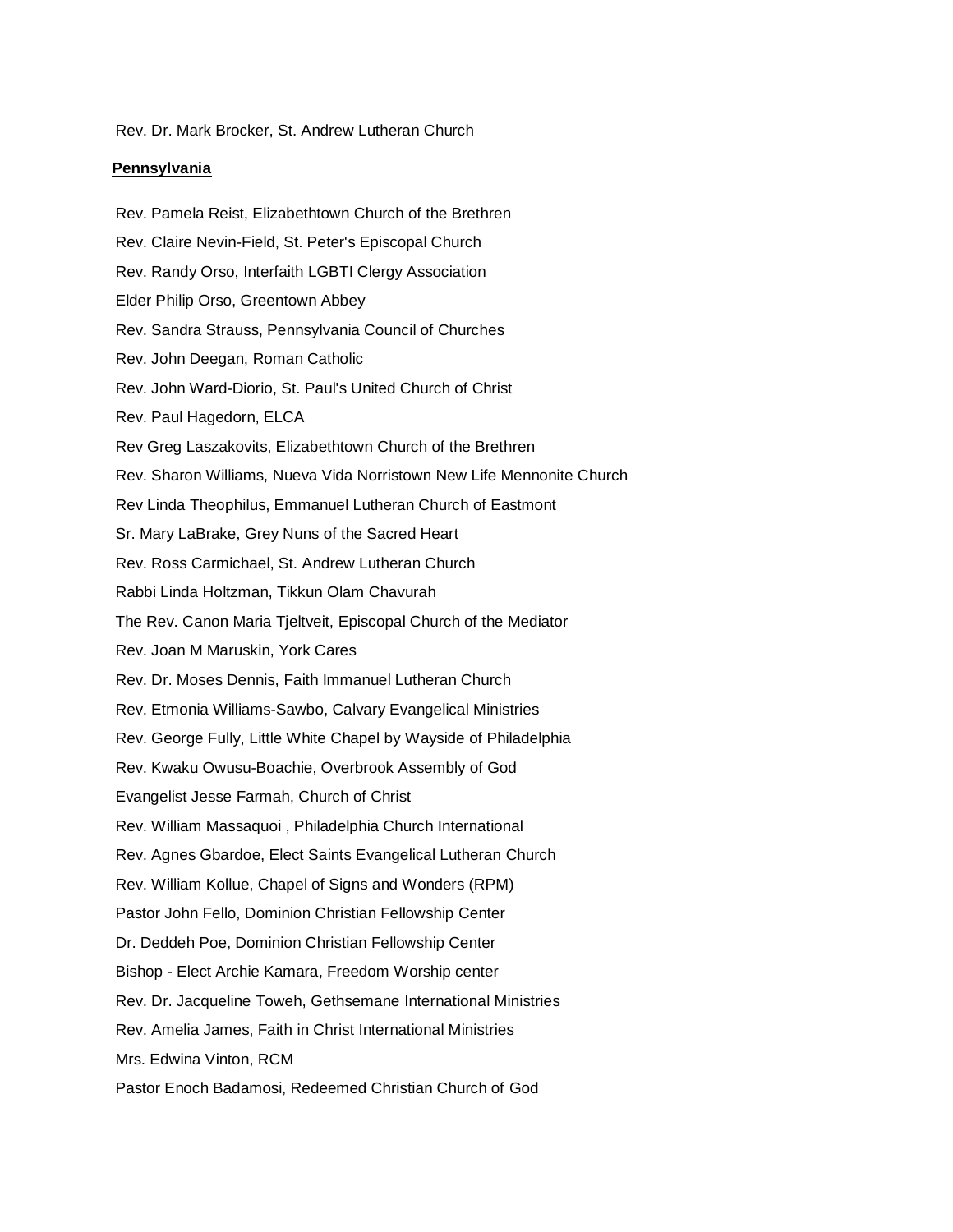Dr. Patricia Jabbeh Wesley, International Worship Pastor Kau Dolopei, Church of the living God Holy Ghost Intercessory Ministries Faith Leader Valerie Gabriel , Freedom Worship Center Faith Leader Beatrice Wiles, Saint Timothy Roman Catholic Church Evelyn Adams, Faith Emmanuel Lutheran Church Faith Leader Mai Joan Kromah, Faith Chapel International Ministry Rev. Vickson Krah, Mayfair Conwell Memorial Baptist Church Rev John. Kennedy John Kennedy, Shepherd's House Ministries Sr. Diane Bardol, Grey Nuns of the Sacred Heart Bishop Amos Tarpeh, Refuge Baptist Church Rev. John C. Gblah, Agape International Baptist Church Rev. Titus Clarke, St. Mark's Evangelical Lutheran Church Rev. Ambassador Marron Cassell, Ministries Intn'l Member Waltta Cooper Rev. Dr. Esthella Baker, Resurrection Power Ministry Rev Lynette Marbey, Darcee Women Ministry Pastor Diapaye Toe, New Life Ministries Church of God Rev. William Kerney, Covenant Family Ministries Rev. Julius Oghogho, Abundant Life Christian Ministries Rev. Michael Jefferson, Bible Tabernacle Christian Center Rev. Ramona Kinard, Wheatfield CLG Evangelist Sundayway Kamara, Freedom worship center Pastor Esther Gaye, House of Wisdom-CHRIDA Rev Ada Richardson, Bible Tabernacle Christian Center

## **Rhode Island**

Rev. Dr. Tom Wiles, American Baptist Churches of Rhode Island Rev Esther Irish, The Baptist Church in Warren Rev. Dr. David Ames, St. Martin's Church Rev Michael Coburn, Church of the Ascension Rev. Susan Stiles-Randak, St. Augustine's Episcopal Church Faith Leader Joseph Dennis, Holy Family Church Of God Head Elder Mapu Nagbe, Lincoln SDA Church Director of Evangelism Nyanati Williams, LOCASHA Church of God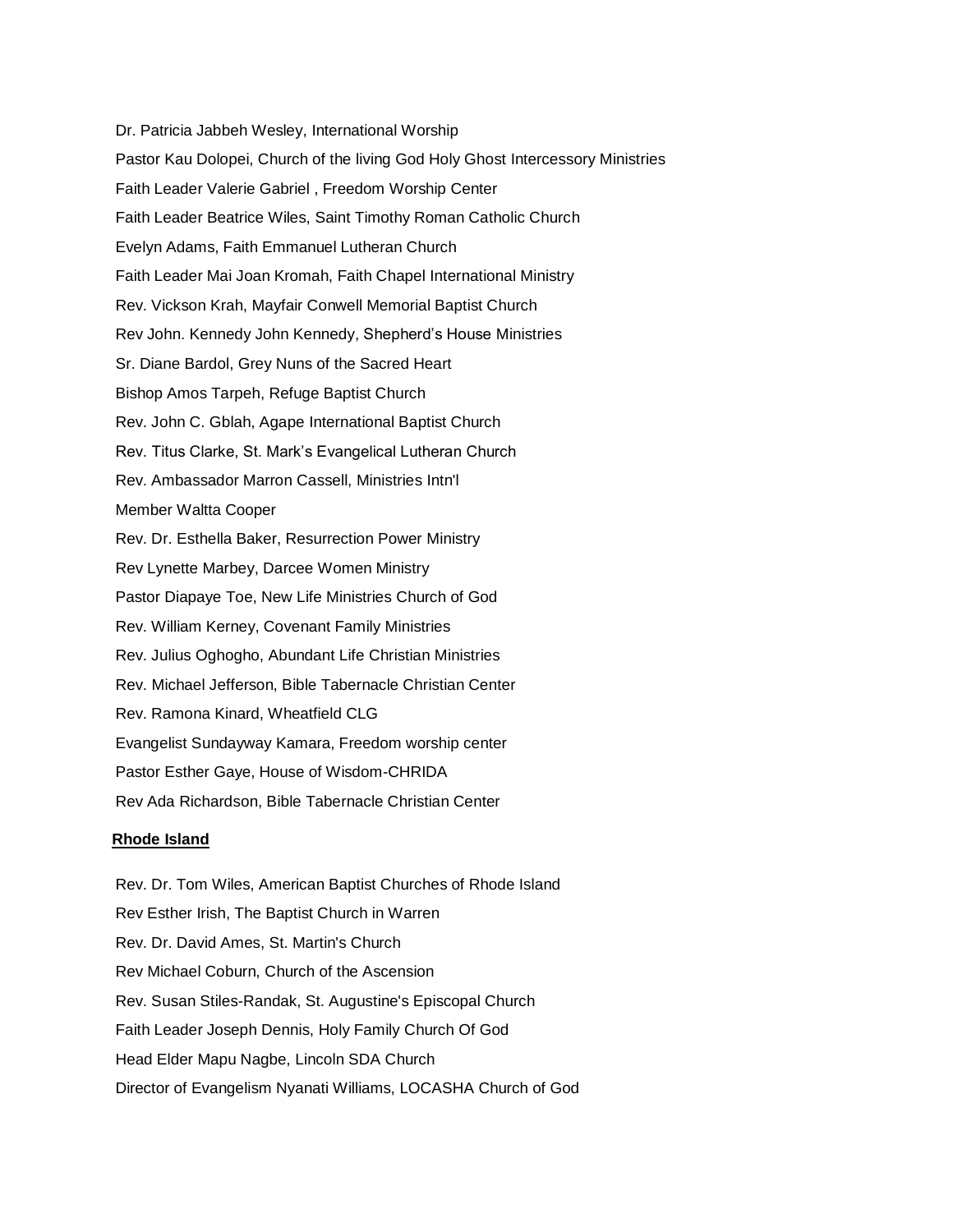Rev. George Farley, Unity Chapel Ministry Chairman of the Deacon Board Joe E. Norris, St Paul's Lutheran Church

# **South Carolina**

Rev Emily Sutton, Bethel UMC Rev Susie Smith, Triune Mercy Center Dr. Orlando McCauley, St. Matthew AME Church

# **Tennessee**

Pastor Carolyn Dipboye, Grace Covenant Church of Oak Ridge Mrs. Beverly Job, Belmont United Methodist Rev. James Cole, Antioch United Methodist Church

# **Texas**

Congregant May Sebel, Temple Emanuel Mrs. Melinda Schoppe, Lord of Life Rev. Ann Barton, United Methodist North Texas Conference Ms. Noemi Vega, Mission Vineyard Rabbi Nancy Kasten, Temple Emanu-El Rev. Dr. Beth Marie Halvorsen, Evangelical Lutheran Church of America Rev. Dr. Neil G Cazares-Thomas, Cathedral of Hope United Church of Christ Sr. JT Dwyer, Daughters of Charity Rev. Dr. Paul Ziese, MacArthur Park Lutheran Church Rev Jacob Keega, Lovers Lane United Methodist j Mr. John M Howard, Jr., St Paul's UMC Rev. Vickey Gibbs, Resurrection MCC Rev. Dr. Becky Edmiston-Lange, Emerson Unitarian Universalist Church Rev. Helen P. DeLeon, Webster Presbyterian Church Sr. Ceil Roeger, Dominican Sr. s of Houston Rev Dawn Weaks, Connection Christian Rev Anna Humble, United Christian Church Sr. Mary Mahowald, Franciscans Rev. Dr. Sammy Roberts, Grace Divine Christian Church Rev. Peter De Jesus, De Jesús Ministries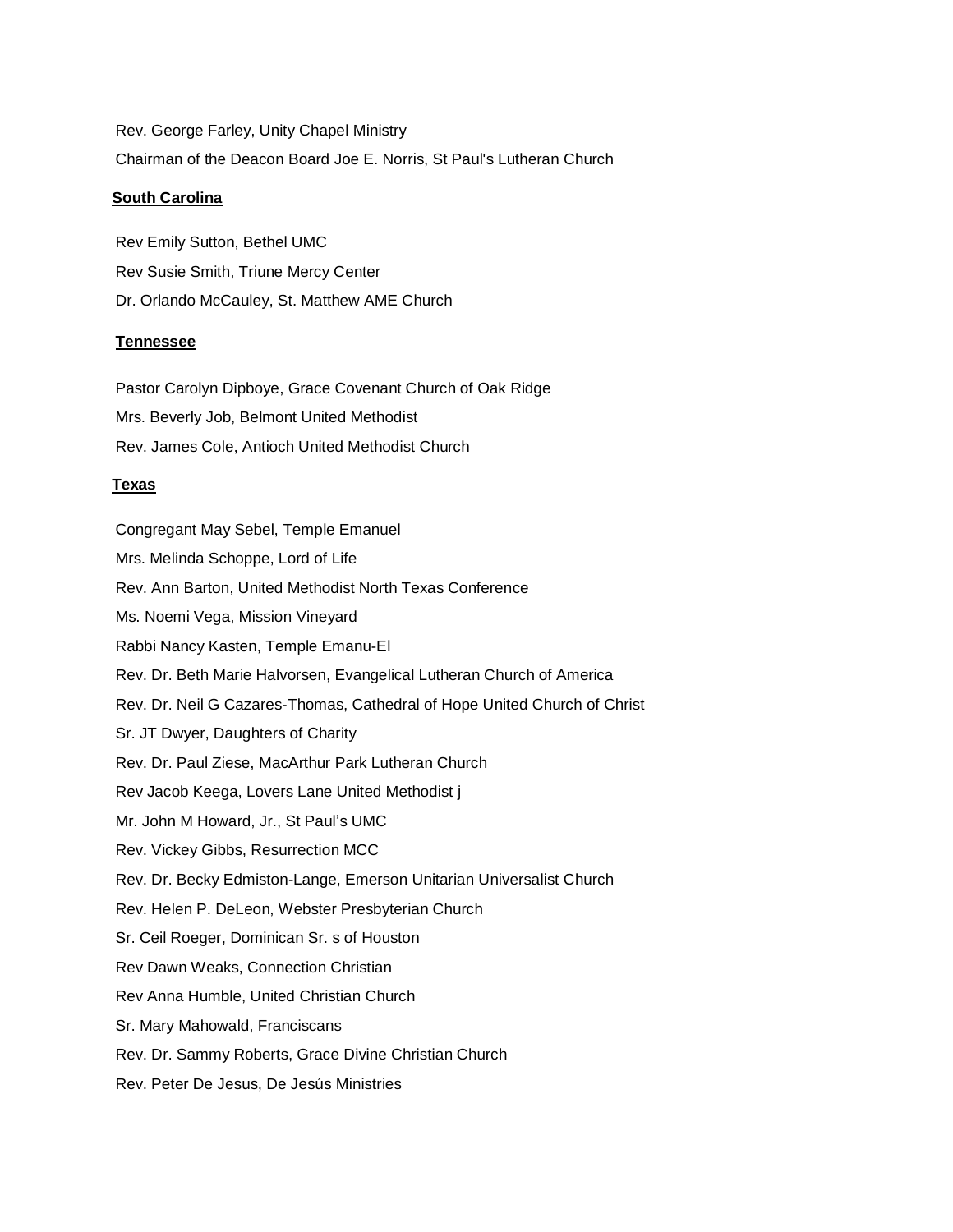Rev. Dr. Wilfred Manyango, Covenant Community Fellowship Rev. Nina Brown, Gateway International Christian Church Rev. Farmah Korfeh , Bethel World Outreach Ministries, Inc. Bishop Saah Korfeh, Bethel World Outreach Church

# **Vermont**

Mission Leader Mrs. Bonnie Totten Adkins, Middlebury United Methodist Church Rev. Canon Dr. David Hamilton, All Saints Episcopal Church Rev. Robert Hamm, First Congregational Church

## **Virginia**

Rev. Robert C. "Bob" Blinn, Unitarian Universalist Church of Arlington Rev Dr. Jonathan Barton, Virginia Council of Churches Rev. D. Elijah Brown, Baptist World Alliance Rev. Stephanie Sorge Wing, Trinity Presbyterian Church Rabbi Ellen Jaffe-Gill, Tidewater Chavurah Rev. Dr. David Hindman, Gloucester-Mathews Charge, The United Methodist Church Rev Alexis Kassim, Little River UCC Rev. Eric Anspaugh, Antioch COB Rev. Dr. Leah Grundset Davis, Ravensworth Baptist Church Dr. Emmanuel Peter, The Apostolic Church North America Dr. Patrick Taylor, Fountain Baptist Church Apostle Hietha Jr. Brown, Word of Truth Our Assembly Pastor Rev. Dr. Calvin A. Birch, Lighthouse International Church (LIC) Steve Blanchard, First Baptist Church Rev. Courtney Allen, Grace Baptist Church Deacon and Prayer Ministry Team Leader Nancy Pettigrew, First Baptist Church Rev. Dr. Stephen Booth, First Baptist Church Mr. Todd Selden, First Baptist Church Director Cynthia Johnson, West End Assembly of God Rev. Sterling W. Severns, Tabernacle Baptist Church Dr. Cecil Chambers, Skipwith Baptist Church Rev. Charlotte Evans, Westminster Canterbury Richmond Rev. Dr. Daniel Glaze, River Road Church